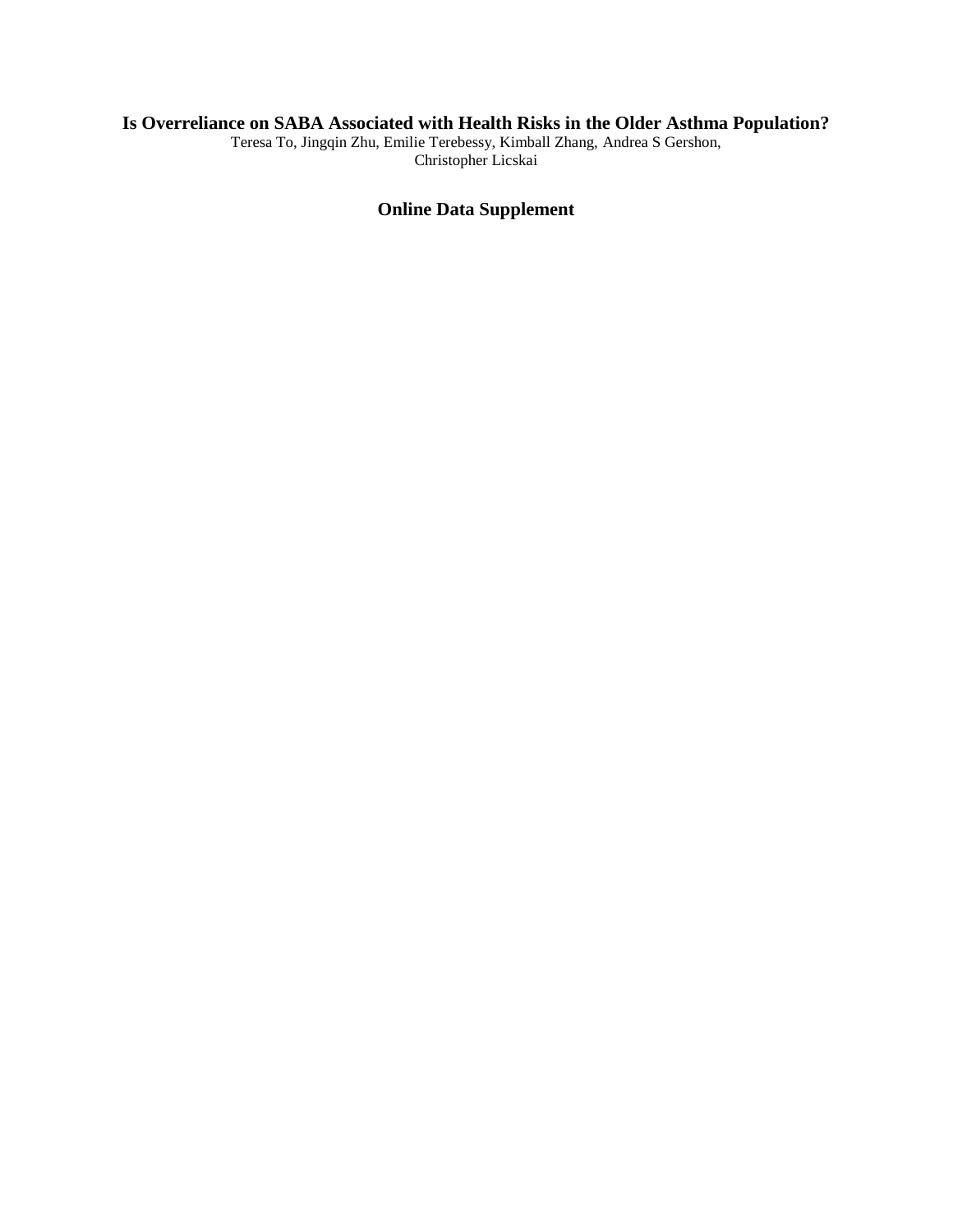# **Table E1. List of asthma medications by category.**

| <b>Drug Identification Number</b> | <b>Drug Name</b>    |
|-----------------------------------|---------------------|
| Short-acting beta-agonist         |                     |
| 303569                            | albuterol           |
| 334227                            | albuterol sulfate   |
| 444774                            | terbutaline sulfate |
| 622060                            | albuterol sulfate   |
| 622079                            | albuterol sulfate   |
| 667242                            | albuterol sulfate   |
| 786616                            | terbutaline sulfate |
| 790419                            | albuterol           |
| 818739                            | terbutaline sulfate |
| 832758                            | albuterol sulfate   |
| 832766                            | albuterol sulfate   |
| 851841                            | albuterol           |
| 860808                            | albuterol sulfate   |
| 867179                            | albuterol           |
| 874086                            | albuterol           |
| 897345                            | albuterol sulfate   |
| 1926934                           | albuterol sulfate   |
| 1938851                           | albuterol sulfate   |
| 1938878                           | albuterol sulfate   |
| 1945203                           | albuterol sulfate   |
| 1947222                           | albuterol sulfate   |
| 1986864                           | albuterol sulfate   |
| 2022125                           | albuterol sulfate   |
| 2046741                           | albuterol sulfate   |
| 2048760                           | albuterol sulfate   |
| 2053136                           | pirbuterol acetate  |
| 2069571                           | albuterol sulfate   |
| 2154412                           | albuterol sulfate   |
| 2173360                           | albuterol sulfate   |
| 2208229                           | albuterol sulfate   |
| 2208237                           | albuterol sulfate   |
| 2212315                           | albuterol sulfate   |
| 2212323                           | albuterol sulfate   |
| 2213419                           | albuterol sulfate   |
| 2213427                           | albuterol sulfate   |
| 2213478                           | albuterol           |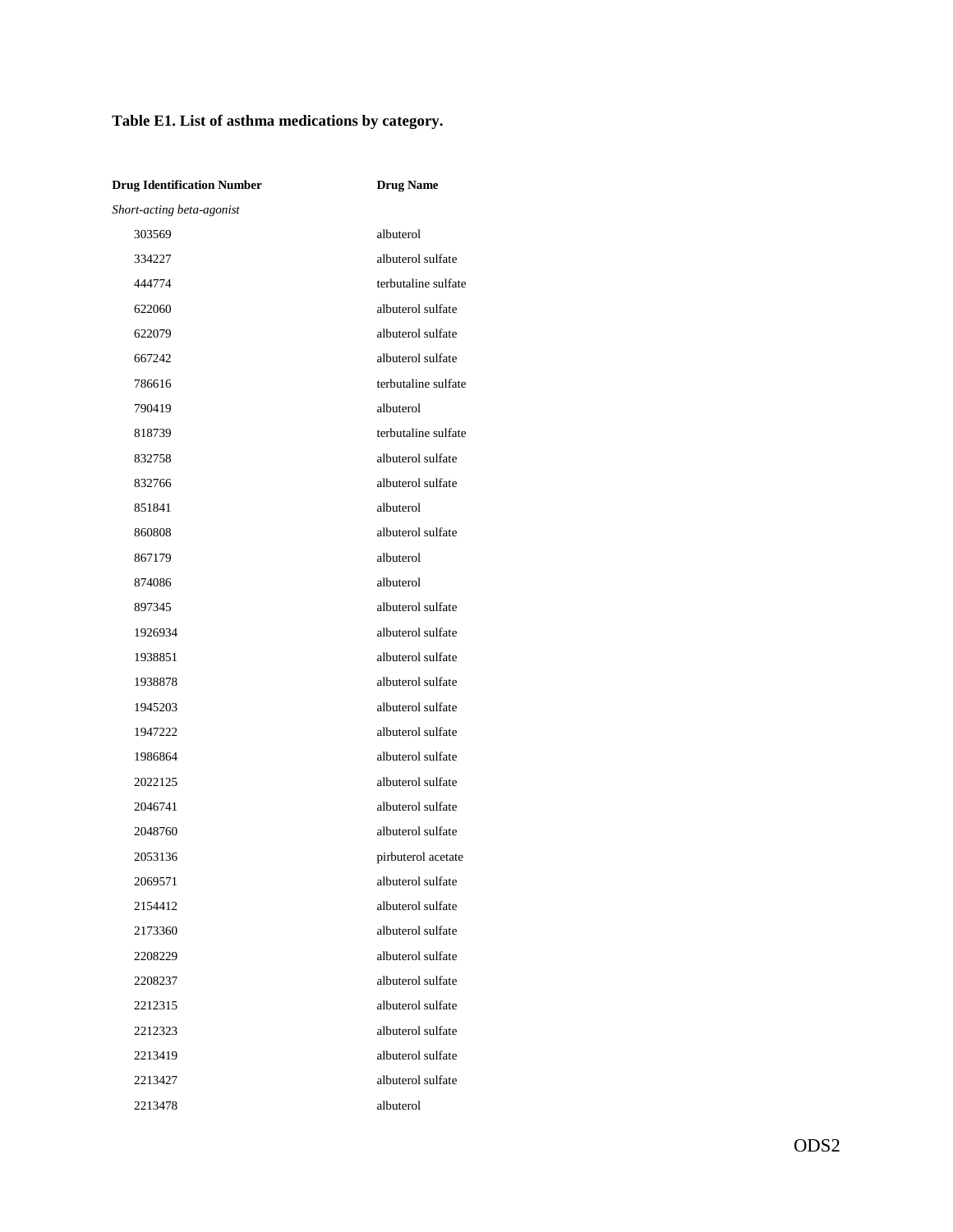#### **Table E1 – continued.**

| 2213486                | albuterol sulfate           |
|------------------------|-----------------------------|
| 2214997                | albuterol sulfate           |
| 2215004                | albuterol sulfate           |
| 2231430                | albuterol sulfate           |
| 2231488                | albuterol                   |
| 2231678                | albuterol sulfate           |
| 2232570                | albuterol sulfate           |
| 2232987                | albuterol sulfate           |
| 2239366                | albuterol sulfate           |
| 2241497                | albuterol sulfate           |
| 2244914                | albuterol sulfate           |
| 2245669                | albuterol sulfate           |
| 2326450                | albuterol sulfate           |
| Inhaled corticosteroid |                             |
| 334243                 | beclomethasone dipropionate |
| 374407                 | beclomethasone dipropionate |
| 545325                 | beclomethasone dipropionate |
| 545333                 | beclomethasone dipropionate |
| 634549                 | budesonide                  |
| 768707                 | beclomethasone dipropionate |
| 769983                 | triamcinolone acetonide     |
| 790486                 | flunisolide                 |
| 814091                 | budesonide                  |
| 828521                 | beclomethasone dipropionate |
| 828548                 | beclomethasone dipropionate |
| 851752                 | budesonide                  |
| 851760                 | budesonide                  |
| 852074                 | budesonide                  |
| 872334                 | beclomethasone dipropionate |
| 893633                 | beclomethasone dipropionate |
| 897353                 | beclomethasone dipropionate |
| 1926314                | triamcinolone acetonide     |
| 1949993                | beclomethasone dipropionate |
| 1950002                | beclomethasone dipropionate |
| 1978918                | budesonide                  |
| 1978926                | budesonide                  |
| 2174758                | fluticasone propionate      |
| 2174766                | fluticasone propionate      |
| 2174774                | fluticasone propionate      |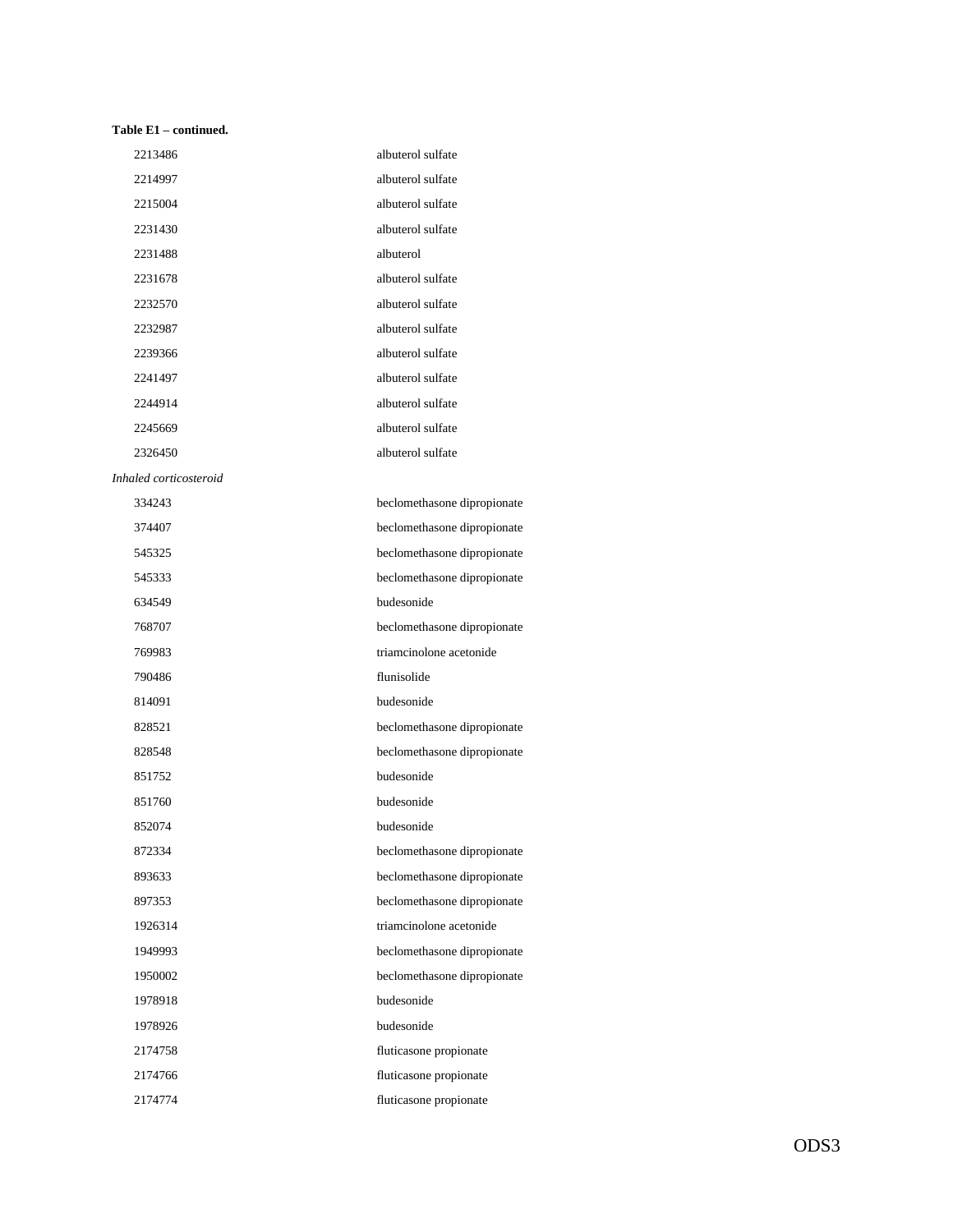### **Table E1 – continued.**

| 2213591                                         | fluticasone propionate                            |
|-------------------------------------------------|---------------------------------------------------|
| 2213605                                         | fluticasone propionate                            |
| 2213613                                         | fluticasone propionate                            |
| 2213710                                         | beclomethasone dipropionate                       |
| 2213729                                         | beclomethasone dipropionate                       |
| 2215039                                         | beclomethasone dipropionate                       |
| 2215047                                         | beclomethasone dipropionate                       |
| 2215055                                         | beclomethasone dipropionate                       |
| 2216531                                         | beclomethasone dipropionate                       |
| 2229099                                         | budesonide                                        |
| 2237245                                         | fluticasone propionate                            |
| 2237246                                         | fluticasone propionate                            |
| 2237247                                         | fluticasone propionate                            |
| 2242029                                         | beclomethasone dipropionate                       |
| 2242030                                         | beclomethasone dipropionate                       |
| 2243595                                         | mometasone furoate                                |
| 2243596                                         | mometasone furoate                                |
| 2244291                                         | fluticasone propionate                            |
| 2244292                                         | fluticasone propionate                            |
| 2244293                                         | fluticasone propionate                            |
| 2285606                                         | ciclesonide                                       |
| 2285614                                         | ciclesonide                                       |
| 2444186                                         | fluticasone furoate & vilanterol triphenylacetate |
| 2446561                                         | fluticasone furoate                               |
| 2446588                                         | fluticasone furoate                               |
| 9857431                                         | mometasone furoate                                |
| 9857672                                         | beclomethasone dipropionate                       |
| 9857673                                         | beclomethasone dipropionate                       |
| 9857675                                         | budesonide                                        |
| 9857676                                         | budesonide                                        |
| 9857677                                         | budesonide                                        |
| 9857679                                         | budesonide                                        |
| 9857680                                         | budesonide                                        |
| Inhaled corticosteroid-long-acting beta-agonist |                                                   |
| 2240835                                         | fluticasone propionate & salmeterol xinafoate     |
| 2240836                                         | fluticasone propionate & salmeterol xinafoate     |

| 2240836 | fluticasone propionate & salmeterol xinafoate |
|---------|-----------------------------------------------|
| 2240837 | fluticasone propionate & salmeterol xinafoate |
| 2245126 | fluticasone propionate & salmeterol xinafoate |
| 2245127 | fluticasone propionate & salmeterol xinafoate |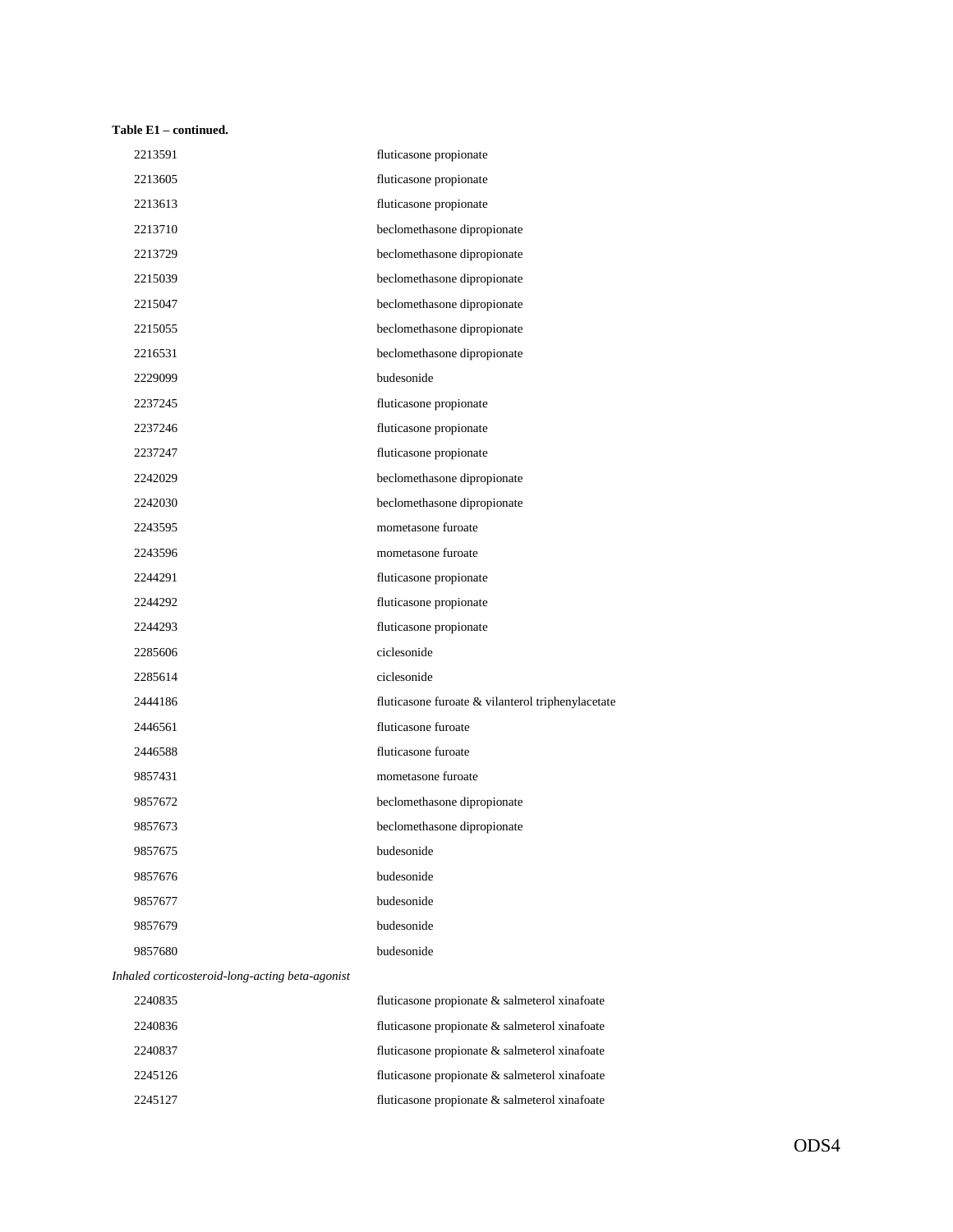| Table E1 - continued.                           |                                                    |
|-------------------------------------------------|----------------------------------------------------|
| 2245385                                         | budesonide & formoterol fumarate                   |
| 2245386                                         | budesonide & formoterol fumarate                   |
| 2408872                                         | fluticasone furoate & vilanterol triphenylacetate  |
| 2418401                                         | umeclidinium bromide & vilanterol triphenylacetate |
| Long-acting muscarinic                          |                                                    |
| 2246793                                         | tiotropium bromide                                 |
| 2394936                                         | glycopyrrolate bromide                             |
| 2423596                                         | umeclidinium bromide                               |
| 2435381                                         | tiotropium bromide                                 |
| Long-acting muscarinic-long-acting beta-agonist |                                                    |
| 2409720                                         | aclidinium bromide                                 |
| 2418282                                         | glycopyrrolate bromide & indacaterol maleate       |
| 2439530                                         | aclidinium & formoterol fumarate                   |
| Long-acting beta-agonist                        |                                                    |
| 371807                                          | fenoterol hbr                                      |
| 541389                                          | fenoterol hbr                                      |
| 846414                                          | procaterol hcl                                     |
| 2006383                                         | fenoterol hbr                                      |
| 2056704                                         | fenoterol hbr                                      |
| 2056712                                         | fenoterol hbr                                      |
| 2136139                                         | salmeterol xinafoate                               |
| 2136147                                         | salmeterol xinafoate                               |
| 2211742                                         | salmeterol xinafoate                               |
| 2214261                                         | salmeterol xinafoate                               |
| 2230898                                         | formoterol fumarate                                |
| 2231129                                         | salmeterol xinafoate                               |
| 2237224                                         | formoterol fumarate                                |
| 2237225                                         | formoterol fumarate                                |
| 2361744                                         | formoterol & mometasone                            |
| 2361752                                         | formoterol & mometasone                            |
| 2361760                                         | formoterol & mometasone                            |
| 2376938                                         | indacaterol maleate                                |
| Short-acting muscarinic<br>576158               |                                                    |
|                                                 | ipratropium bromide                                |
| 731439                                          | ipratropium bromide<br>ipratropium bromide         |
| 1950681                                         |                                                    |
| 2026759                                         | ipratropium bromide                                |
| 2097141                                         | ipratropium bromide                                |
| 2097168                                         | ipratropium bromide                                |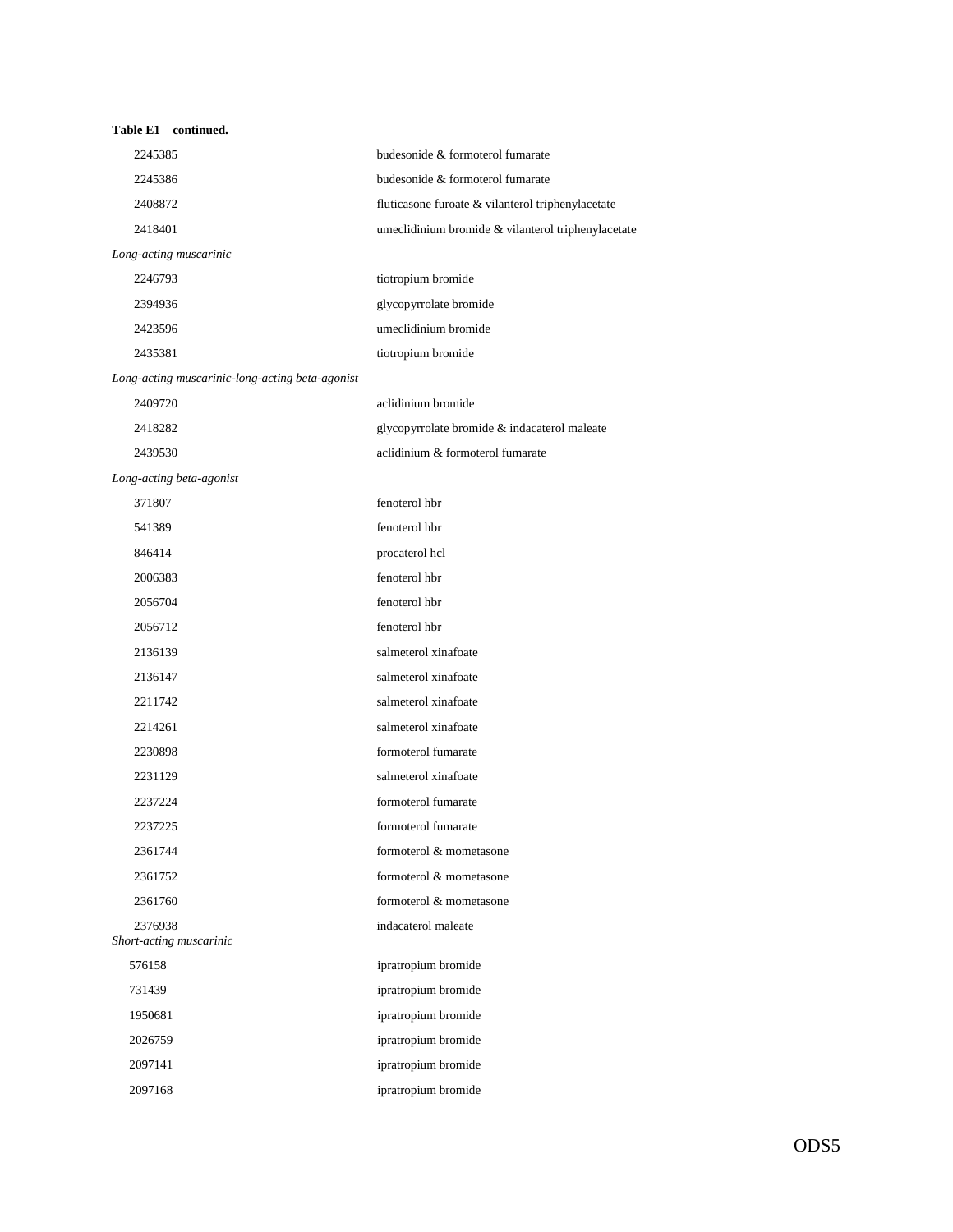### **Table E1 – continued.**

| 2097176 | ipratropium bromide |
|---------|---------------------|
| 2126222 | ipratropium bromide |
| 2210479 | ipratropium bromide |
| 2216221 | ipratropium bromide |
| 2231135 | ipratropium bromide |
| 2231136 | ipratropium bromide |
| 2231245 | ipratropium bromide |
| 2231494 | ipratropium bromide |
| 2239131 | ipratropium bromide |
| 2243827 | ipratropium bromide |
| 2247686 | ipratropium bromide |
| 9857752 | ipratropium bromide |
| 9857754 | ipratropium bromide |
| 9857755 | ipratropium bromide |

*Short-acting beta-agonist-short-acting muscarinic*

| albuterol sulfate & ipratropium bromide | 2163721 |
|-----------------------------------------|---------|
| albuterol sulfate & ipratropium bromide | 2231675 |
| albuterol sulfate & ipratropium bromide | 2243789 |
| albuterol sulfate & ipratropium bromide | 2266393 |
| albuterol sulfate & ipratropium bromide | 2272695 |